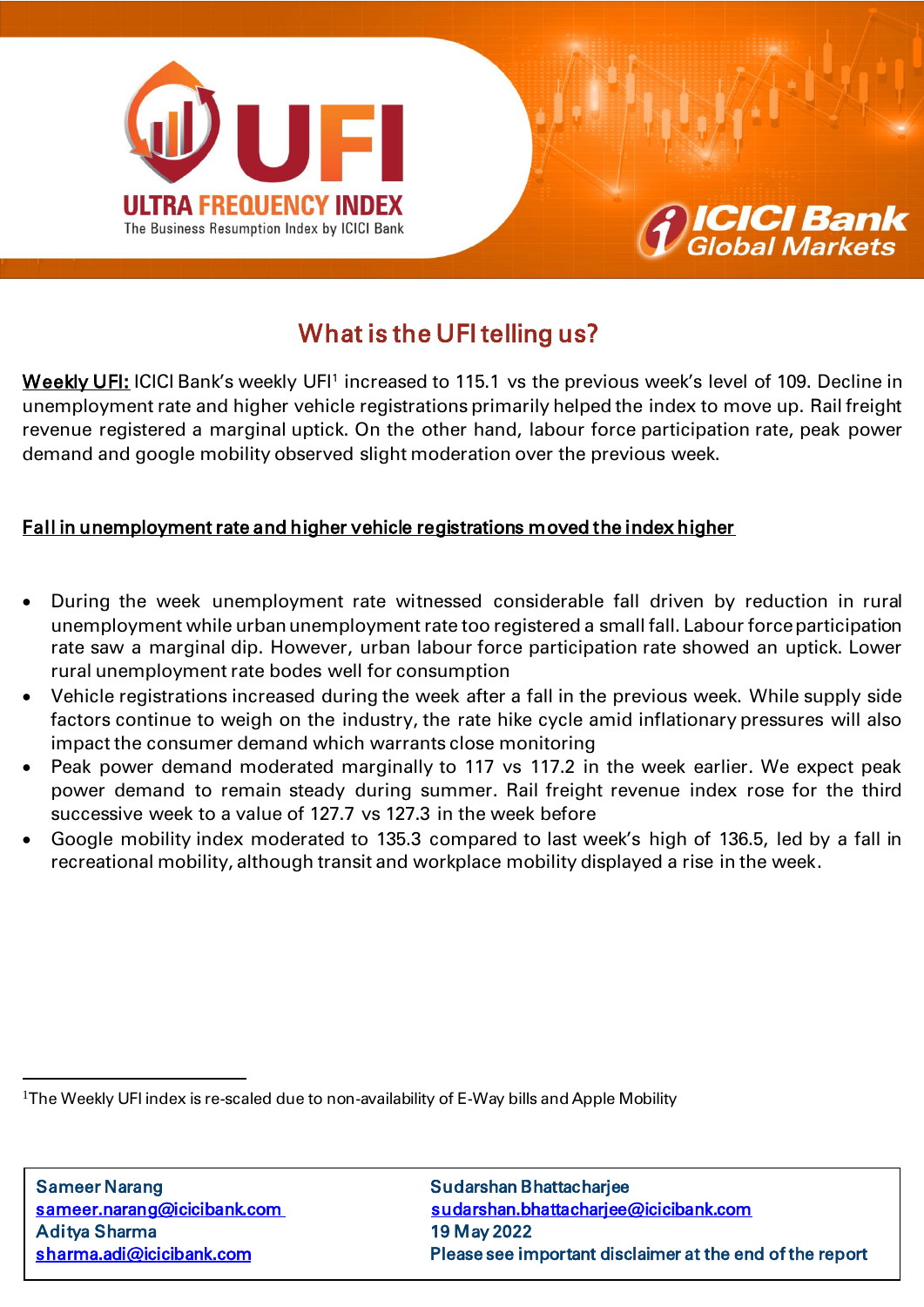





|                       | Mahar-<br>ashtra | <b>Uttar</b><br><b>Pradesh</b> | Tamil<br><b>Nadu</b> | Karna-<br>taka | <b>State-wise UFI heatmap</b><br>Gujarat | West<br><b>Bengal</b> | Rajasth-<br>an | <b>Kerala</b> | <b>Delhi</b> | <b>Bihar</b> | Punjab | Odisha |
|-----------------------|------------------|--------------------------------|----------------------|----------------|------------------------------------------|-----------------------|----------------|---------------|--------------|--------------|--------|--------|
| Jan20-Feb20 (Base)    | 100              | 100                            | 100                  | 100            | 100                                      | 100                   | 100            | 100           | 100          | 100          | 100    | 100    |
| <b>Mar-20</b>         | 96.7             | 95.2                           | 85.3                 | 92.2           | 93.2                                     | 111.0                 | 97.7           | 88.0          | 78.0         | 107.2        | 98.7   | 99.0   |
| <b>Apr-20</b>         | 41.2             | 69.7                           | 36.0                 | 41.6           | 42.4                                     | 54.2                  | 42.7           | 46.8          | 54.6         | 48.4         | 87.3   | 45.2   |
| <b>May-20</b>         | 48.2             | 63.6                           | 56.6                 | 52.0           | 53.4                                     | 49.9                  | 60.4           | 63.8          | 60.8         | 59.1         | 65.6   | 58.1   |
| <b>Jun-20</b>         | 60.1             | 89.1                           | 69.3                 | 67.2           | 87.2                                     | 77.0                  | 81.6           | 76.8          | 86.8         | 90.1         | 92.1   | 79.4   |
| <b>Jul-20</b>         | 70.9             | 101.7                          | 68.3                 | 62.9           | 105.8                                    | 87.4                  | 83.9           | 75.5          | 92.9         | 84.3         | 110.2  | 84.5   |
| Aug-20                | 73.3             | 103.0                          | 83.4                 | 74.8           | 104.7                                    | 86.2                  | 81.9           | 78.2          | 102.0        | 94.9         | 113.7  | 93.0   |
| <b>Sep-20</b>         | 85.3             | 113.8                          | 84.3                 | 82.2           | 93.7                                     | 102.9                 | 89.4           | 91.9          | 105.6        | 99.2         | 117.1  | 95.3   |
| <b>Oct-20</b>         | 93.1             | 110.0                          | 87.3                 | 92.2           | 104.4                                    | 101.7                 | 98.6           | 99.9          | 114.2        | 102.4        | 102.2  | 105.0  |
| <b>Nov-20</b>         | 109.5            | 100.1                          | 93.3                 | 98.7           | 113.2                                    | 95.4                  | 115.7          | 93.5          | 112.3        | 106.6        | 99.7   | 108.1  |
| <b>Dec-20</b>         | 111.0            | 114.1                          | 105.1                | 103.7          | 114.2                                    | 108.5                 | 107.3          | 95.5          | 110.3        | 102.0        | 123.2  | 111.1  |
| <b>Jan-21</b>         | 108.4            | 115.1                          | 91.0                 | 97.4           | 112.6                                    | 102.8                 | 94.8           | 106.6         | 105.0        | 97.8         | 101.5  | 100.6  |
| <b>Feb-21</b>         | 100.1            | 105.1                          | 90.7                 | 96.2           | 104.8                                    | 97.5                  | 96.1           | 101.1         | 102.1        | 96.6         | 95.9   | 101.8  |
| <b>Mar-21</b>         | 103.9            | 115.5                          | 98.2                 | 114.3          | 116.7                                    | 107.8                 | 102.5          | 106.6         | 107.2        | 104.9        | 107.5  | 113.4  |
| <b>Apr-21</b>         | 77.8             | 98.4                           | 95.3                 | 92.1           | 109.9                                    | 99.7                  | 83.1           | 103.8         | 69.3         | 105.9        | 94.3   | 101.7  |
| $May-21$              | 69.7             | 90.0                           | 56.8                 | 54.8           | 95.3                                     | 75.1                  | 63.6           | 57.0          | 57.3         | 89.1         | 85.7   | 68.2   |
| <b>Jun-21</b>         | 87.1             | 120.3                          | 66.9                 | 63.9           | 118.3                                    | 88.1                  | 92.6           | 69.0          | 110.3        | 110.3        | 113.9  | 82.9   |
| <b>Jul-21</b>         | 96.6             | 120.0                          | 87.7                 | 93.5           | 124.3                                    | 100.1                 | 100.6          | 88.5          | 114.4        | 104.9        | 125.8  | 114.2  |
| <b>Aug-21</b>         | 97.1             | 111.0                          | 88.2                 | 102.8          | 126.9                                    | 98.9                  | 98.5           | 97.2          | 114.0        | 99.0         | 132.4  | 102.6  |
| <b>Sep-21</b>         | 93.1             | 115.8                          | 93.5                 | 91.5           | 133.0                                    | 100.1                 | 103.4          | 102.2         | 103.0        | 105.1        | 118.3  | 99.9   |
| <b>Oct-21</b>         | 101.4            | 113.9                          | 86.7                 | 99.2           | 119.2                                    | 98.6                  | 101.5          | 100.6         | 109.0        | 99.6         | 107.9  | 127.0  |
| <b>Nov-21</b>         | 108.4            | 118.0                          | 82.5                 | 88.1           | 140.5                                    | 101.6                 | 122.6          | 96.5          | 111.6        | 109.7        | 114.4  | 141.5  |
| <b>Dec-21</b>         | 110.7            | 127.5                          | 91.7                 | 107.5          | 137.9                                    | 100.4                 | 110.5          | 109.3         | 108.4        | 101.2        | 115.8  | 110.4  |
| <b>Jan-22</b>         | 108.7            | 126.7                          | 93.9                 | 98.8           | 140.3                                    | 95.8                  | 108.5          | 109.0         | 101.2        | 102.3        | 103.4  | 114.8  |
| <b>Feb-22</b>         | 108.4            | 131.4                          | 102.8                | 107.9          | 118.2                                    | 98.5                  | 115.2          | 111.9         | 111.0        | 107.3        | 106.4  | 129.1  |
| <b>Mar-22</b>         | 118.3            | 134.8                          | 119.0                | 118.5          | 137.1                                    | 111.7                 | 131.4          | 128.9         | 118.6        | 122.4        | 122.1  | 115.1  |
| <b>Apr-22</b>         | 122.0            | 150.4                          | 109.1                | 109.5          | 146.0                                    | 115.2                 | 115.9          | 117.7         | 117.1        | 123.3        | 117.0  | 128.3  |
| % contribution to GVA | 13.4             | 8.6                            | 8.5                  | 7.8            | 7.6                                      | 6.0                   | 5.1            | 4.1           | 3.9          | 3.0          | 2.7    | 2.5    |

Source: CEIC, CMIE, POSOCO, Raildrishti, Vahan, GSTN, Google, Apple, ICICI Bank Research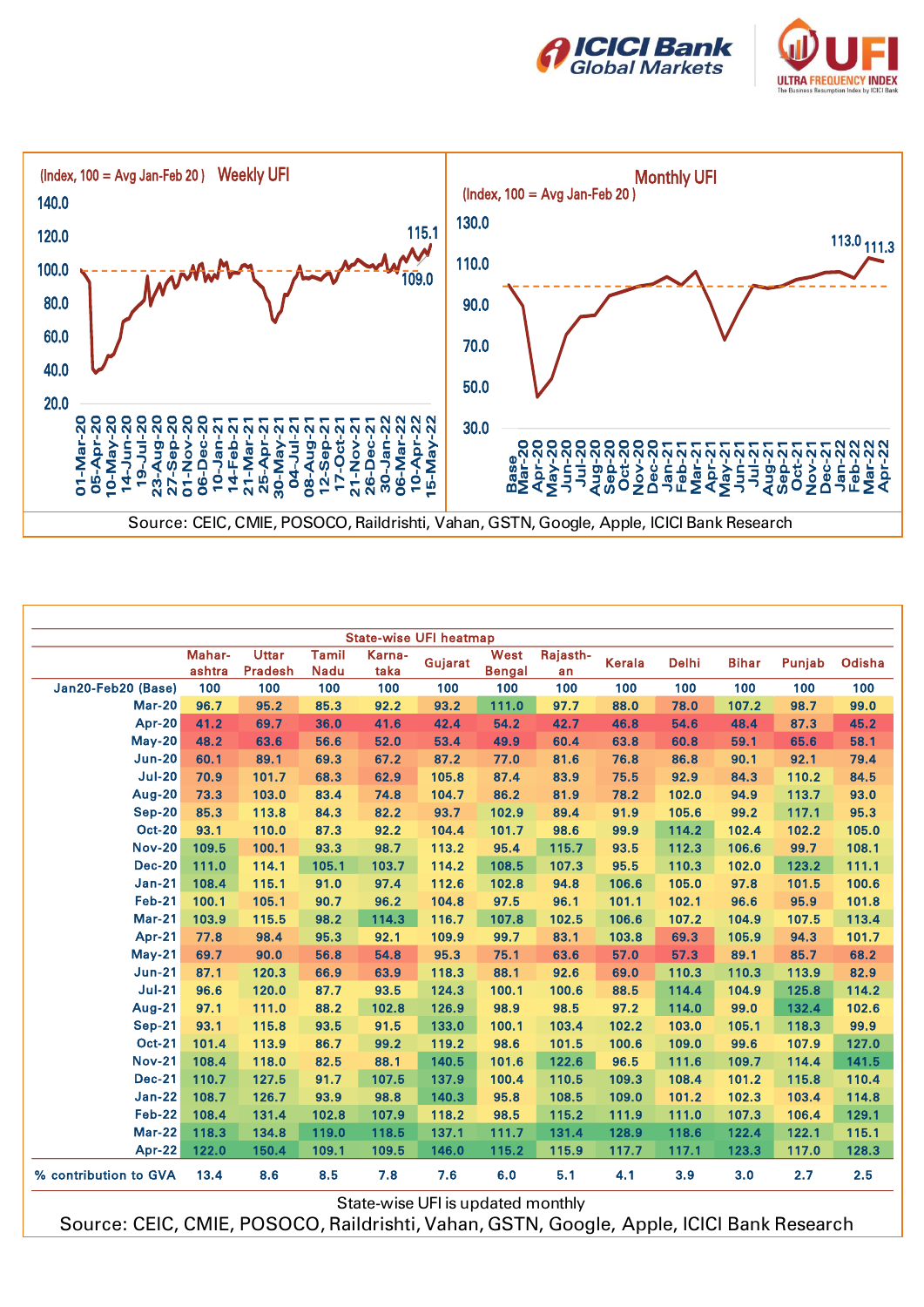









**READ NOW** 

**KNOW MORE ABOUT THE INDICES** 

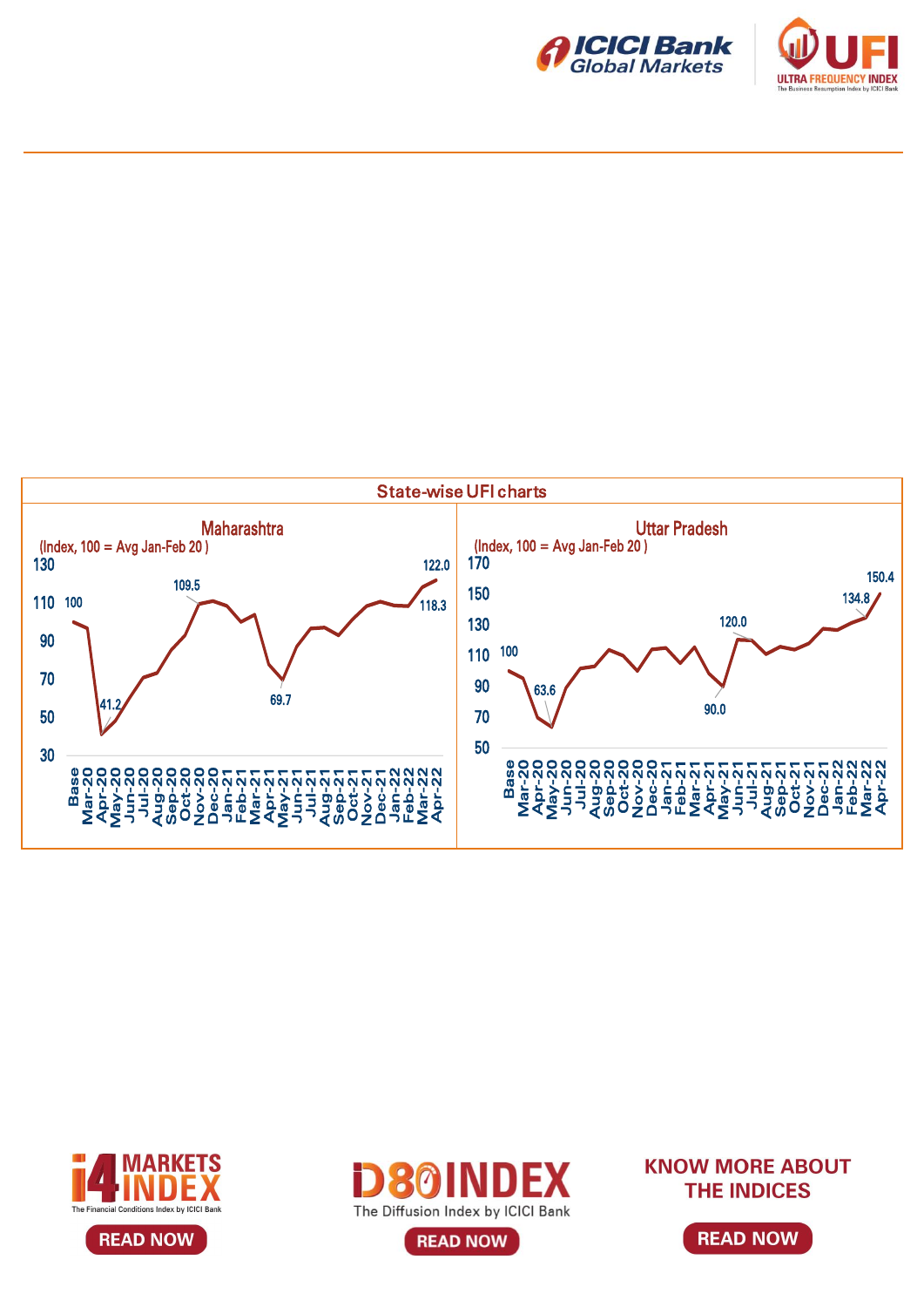



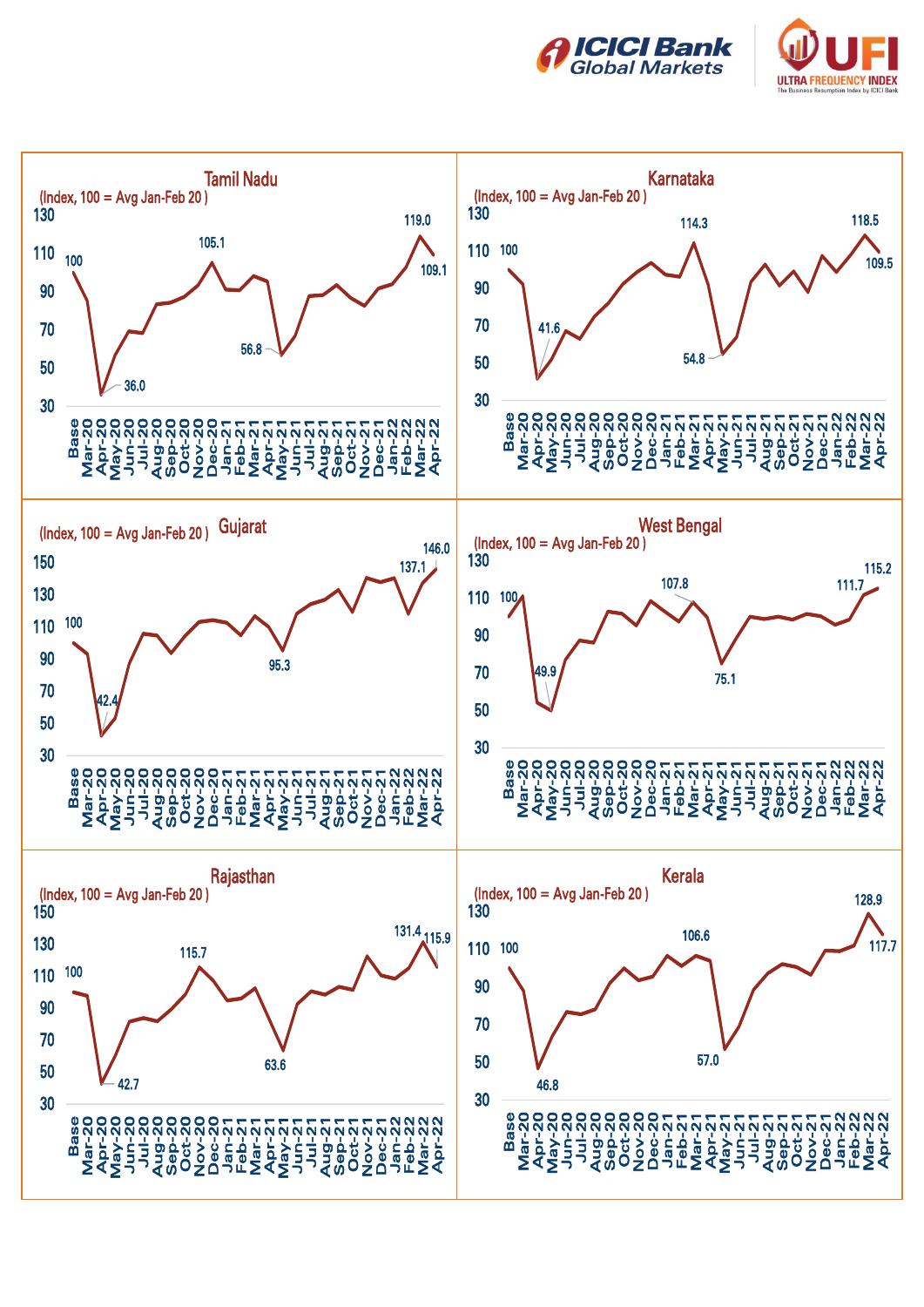









**KNOW MORE ABOUT THE INDICES** 

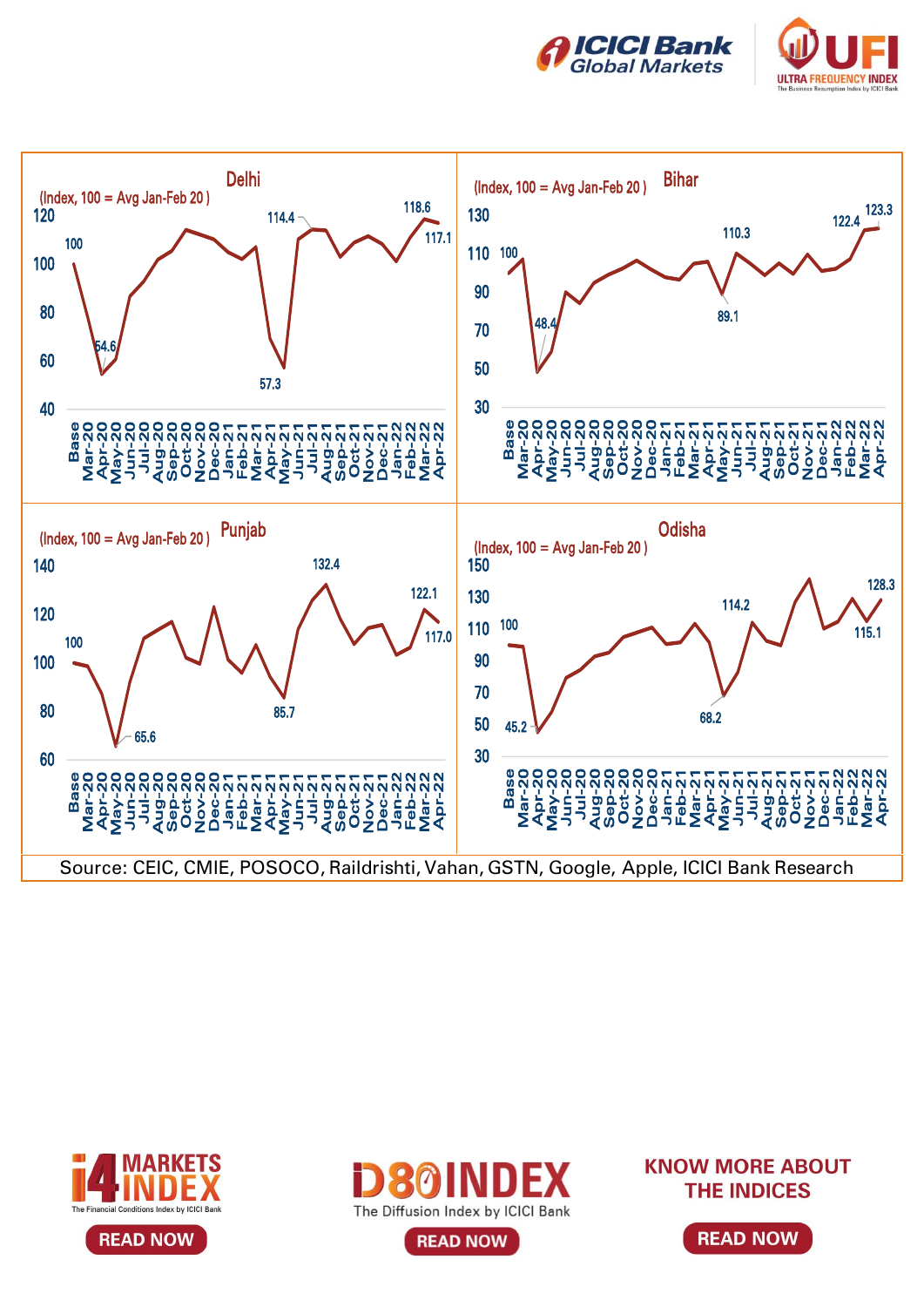



### ICICI Bank: ICICI Bank Towers, Bandra Kurla Complex, Mumbai- 400 051. Phone: (+91-22) 2653-1414

| <b>Economic Research Group</b>           |                                 |                         |                                       |                         |  |  |  |  |  |  |
|------------------------------------------|---------------------------------|-------------------------|---------------------------------------|-------------------------|--|--|--|--|--|--|
| Sameer Narang                            | Head—Economic Research Group    |                         | sameer.narang@icicibank.com           |                         |  |  |  |  |  |  |
| Shivom Chakravarti                       | Senior Economist-Global Markets |                         | shivom.chakravarti@icicibank.com      |                         |  |  |  |  |  |  |
| Dr. Sudarshan Bhattacharjee              | Senior Economist-India Markets  |                         | sudarshan.bhattacharjee@icicibank.com |                         |  |  |  |  |  |  |
| Debomitra Sen                            | <b>Research Analyst</b>         |                         | debomitra.sen@icicibank.com           |                         |  |  |  |  |  |  |
| Kaushal Aryan                            | <b>Research Analyst</b>         |                         | kaushalkumar.aryan@icicibank.com      |                         |  |  |  |  |  |  |
| <b>Aniket Gaikwad</b>                    | <b>Research Analyst</b>         |                         | aniket.gaikwad@icicibank.com          |                         |  |  |  |  |  |  |
| Asha Sasikumar                           | <b>Research Analyst</b>         |                         | asha.sasikumar@icicibank.com          |                         |  |  |  |  |  |  |
| Jyoti Sharma                             | <b>Research Analyst</b>         |                         | sharma.jyoti@icicibank.com            |                         |  |  |  |  |  |  |
| Tanisha Ladha<br><b>Research Analyst</b> |                                 |                         | tanisha.ladha@icicibank.com           |                         |  |  |  |  |  |  |
| Nihal Kumar                              | <b>Research Analyst</b>         |                         | nihal.kumar@icicibank.com             |                         |  |  |  |  |  |  |
| Aditya Sharma                            | <b>Research Analyst</b>         |                         | sharma.adi@icicibank.com              |                         |  |  |  |  |  |  |
| Dhairya Modi                             | <b>Research Analyst</b>         |                         | dhairya.modi@icicibank.com            |                         |  |  |  |  |  |  |
| <b>Treasury Desks</b>                    |                                 |                         |                                       |                         |  |  |  |  |  |  |
| <b>Treasury Sales</b>                    | (+91-22) 6188-5000              |                         |                                       | $(+91-22)$ 2652-3228-33 |  |  |  |  |  |  |
| <b>Gsec Desk</b>                         | (+91-22) 2653-1001-05           |                         | <b>FX Derivatives</b>                 | $(+91-22)$ 2653-8941/43 |  |  |  |  |  |  |
| <b>Interest Rate Derivatives</b>         | (+91-22) 2653-1011-15           | <b>Commodities Desk</b> |                                       | $(+91-22)$ 2653-1037-42 |  |  |  |  |  |  |
| Corporate Bond                           | (+91-22) 2653-7242              |                         |                                       |                         |  |  |  |  |  |  |

#### Disclaimer:

This document is issued solely by ICICI Bank Limited (''ICICI Bank') Any information in this email should not be construed as an offer, invitation, solicitation, solution or advice of any kind to buy or sell any securities, financial products or services offered by ICICI Bank) or any other entity, unless specifically stated so. The contents of this document do not take into account your personal circumstances. Before entering into any transaction, you should take steps to ensure that you understand the transaction and have made an independent assessment of the appropriateness of the transaction in light of your own objectives and circumstances, including the possible risks and benefits of entering into such transaction and should seek your own financial, business, legal, tax and other advice regarding the appropriateness of investing in any securities. ICICI Bank (including its branches, affili ates of ICICI Bank) do not provide any financial advice, and is not your fiduciary or agent, in relation to the securities or any proposed transaction with you unless otherwise expressly agreed by us in writing.

The information, opinions and material in this document (i) are derived from sources that ICICI Bank believes to be reliable but the reliability or accuracy of which have not been independently verified (ii) are given as part of ICICI Bank's internal research activity and not as manager of or adviser in relation to any assets or investments and no consideration has been given to the particular needs of any recipient; and (iii) may contain forward looking statements, which may be materially affected by various risk, uncertainties and other factors. The opinions contained in such material constitute the judgment of ICICI Bank in relation to the matters which are the subject of such material as at the date of its publication, all of which are expressed without any responsibility on ICICI Bank's part and are subject to change without notice. ICICI Bank has no duty to update this document, the opinions, factual or analytical data contained herein. ICICI Bank and/or its affiliates makes no representation as to the accuracy, completeness or reliability of any infor mation contained herein or otherwise provided and hereby disclaim any liability with regard to the same. The recipient of the information should take necessary steps as they deem necessary prior to placing reliance upon it. Nothing contained in this publication shall constitute or be deemed to constitute an offer to sell/purchase or as an invitation or solicitation to do so for any securities or financial products/ instruments of any entity.

This document is intended solely for customers of ICICI Bank and may contain proprietary, confidential or legally privileged information. No part of this report may be copied, disseminated or redistributed by any recipient for any purpose without ICICI Bank's prior written consent. If the reader of this message